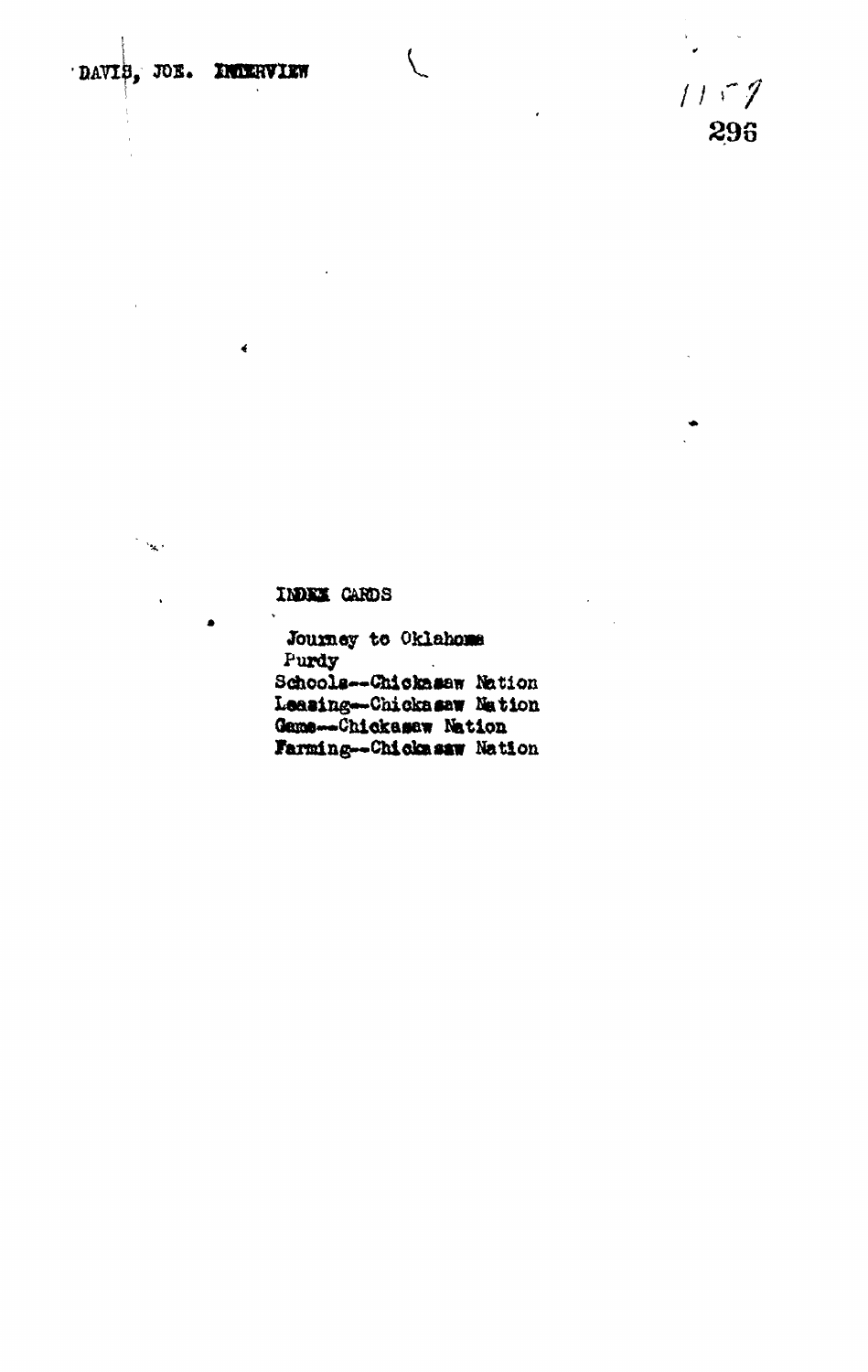297

|       | Field Worker: Maurice R. Anderson |
|-------|-----------------------------------|
| $A^*$ | March 30, 1937                    |

**BIOGRAPHY OF Mr. Joe Davis (White) 3 idles West of Pauls Tallsy, Oklahoma**

**BORH Alabama March 21 , 1881**

**PAKEHT8 father, Jams Robert Orris, Alabama (deeeai Mother, Ulllt Blaokwell, Alabama (deceased)**

**卷<del>光石管势势领荷情转换机构的情节</del>的传奇语称创作的景景诗诗的诗作的音乐的诗外光光·似特兴·休安长长音·转新女长诗·诗兴·长安·传传·传传·长安·诗** 

**Story, told by Mr. Jo\* Davis, born March 21, 1881 ia Alabama.** I came to the Indian Territory with my father and mother in 1892. I was eleven years old, we came through on the Santa Fe train from Texas to Pauls Valley, Indian Territory. On arriving at Pauls **Yallsy, uy father bought two horsos «nd a vagon, «• loadsd up our** household things, that my father had shipped through. I was not **much i wt had four ohairs, tabls, heas vads bod stoad and a fov** other household things.

**Hy Father noved to Purdy, a little place about twenty-five •ilos southwost of Pauls Tallsy, thsro was a storo, long school** house, blacksmith shop and a grist mill. This mill was run by stean and owned by Mr. Hart. The blacksmith shop was owned by Jim Welch. I do not remember who owned the store.

I went to school at this log school house, a white woman was **By teacher, I do not remember her mame. My father had to pay her one dollar a aoth for as, us kids that wont to this sohool did not havs dssk\*s ws ussd slated mad sat on husd down logs for seats. I had a blue bask spsller aad a reader. X think there was about 25 or 80 children wont to this school, the year X went. X did not go**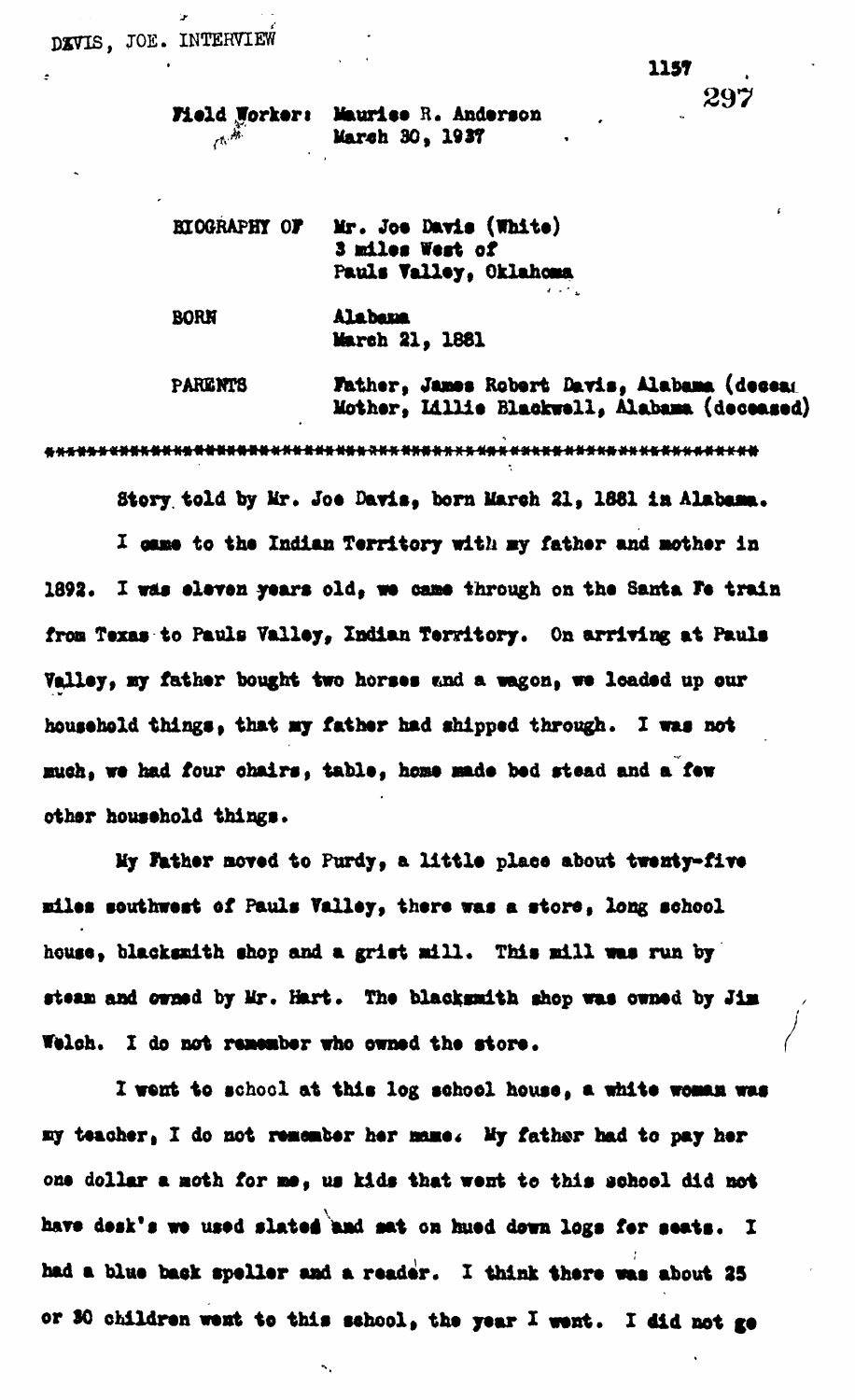much the second term, only on days we could not work in the fields. **I had to halp uj fathar on tha far».**

-2-

**My fathar had about ont hundred aoraa laaaad, ha ralsad** lots of sorn and cotton. He would haul that stiten to Pauls **Valley on the Washita river. I balieve this mill and gin was run by watar powar and I. think it waa in 1904 that thia mill and gin** went out of business.

There was lots of deer around Purdy, when we moved there. **I have seen as high as fifteen deer in one drove, around the foot of tha Tabla nountaina, south of Purdy. Wild turkay'a I hart ahallad corn and fad than. About a adla from our houaa wai a big turkay roaatf tba would aoaa around our oorn arib aarly of a** morning, we could have turkey anytime to eat if we wanted to. I have gone hunting and would not even shoot at a turkey. I like rabbits better, there were lots of coon, opossum and skunks around Purdy.

I have broke wild horse for my father when I was fourteen year old. Sunday, that was our "fun day". After Sunday School a group of boys that lived around Purdy, would meet at my home, nearly all owned saddle horses. We would go out on the prairie. **Thara waa not vary nany fanaas than. Va would ropa oalvae and hava our own rodao, riding thasa ealvaa on Sundaya waa whan I laarnad to rida. Whan I waa at tba aga of fiftaan, Z was not** afraid to try any wild brones or I did not care how big the **ataars wara. W« bops would aaka up fiya dollar puraas for tha bast ridar for that day. X hava won aararal tiaas.**

298

1157